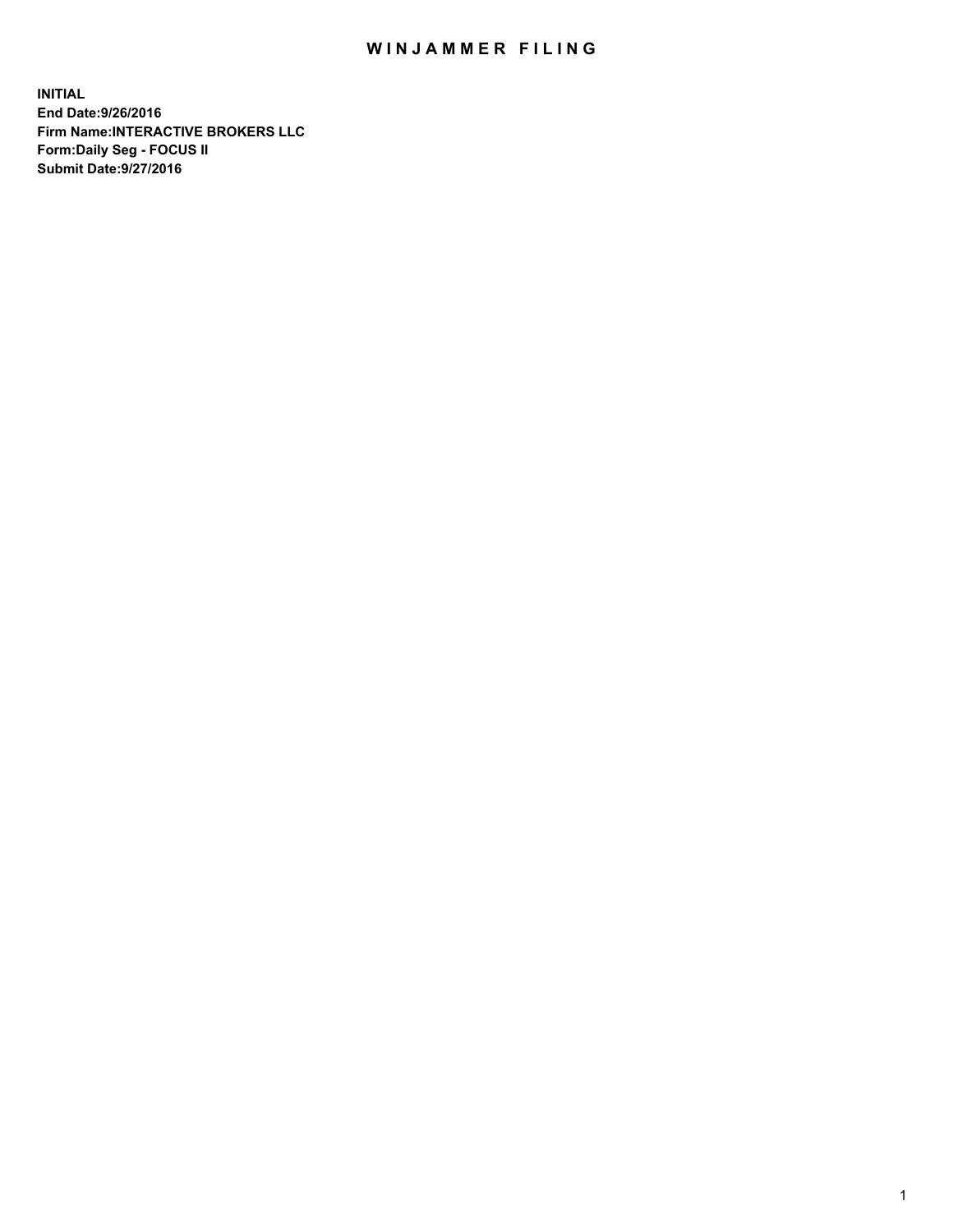## **INITIAL End Date:9/26/2016 Firm Name:INTERACTIVE BROKERS LLC Form:Daily Seg - FOCUS II Submit Date:9/27/2016 Daily Segregation - Cover Page**

| Name of Company<br><b>Contact Name</b><br><b>Contact Phone Number</b><br><b>Contact Email Address</b>                                                                                                                                                                                                                          | <b>INTERACTIVE BROKERS LLC</b><br>James Menicucci<br>203-618-8085<br>jmenicucci@interactivebrokers.c<br>om |
|--------------------------------------------------------------------------------------------------------------------------------------------------------------------------------------------------------------------------------------------------------------------------------------------------------------------------------|------------------------------------------------------------------------------------------------------------|
| FCM's Customer Segregated Funds Residual Interest Target (choose one):<br>a. Minimum dollar amount: ; or<br>b. Minimum percentage of customer segregated funds required:%; or<br>c. Dollar amount range between: and; or<br>d. Percentage range of customer segregated funds required between:% and%.                          | $\overline{\mathbf{0}}$<br>0<br>155,000,000 245,000,000<br>0 <sub>0</sub>                                  |
| FCM's Customer Secured Amount Funds Residual Interest Target (choose one):<br>a. Minimum dollar amount: ; or<br>b. Minimum percentage of customer secured funds required:%; or<br>c. Dollar amount range between: and; or<br>d. Percentage range of customer secured funds required between:% and%.                            | $\overline{\mathbf{0}}$<br>$\overline{\mathbf{0}}$<br>80,000,000 120,000,000<br>00                         |
| FCM's Cleared Swaps Customer Collateral Residual Interest Target (choose one):<br>a. Minimum dollar amount: ; or<br>b. Minimum percentage of cleared swaps customer collateral required:% ; or<br>c. Dollar amount range between: and; or<br>d. Percentage range of cleared swaps customer collateral required between:% and%. | $\overline{\mathbf{0}}$<br>$\overline{\mathbf{0}}$<br>0 <sub>0</sub><br><u>00</u>                          |

Attach supporting documents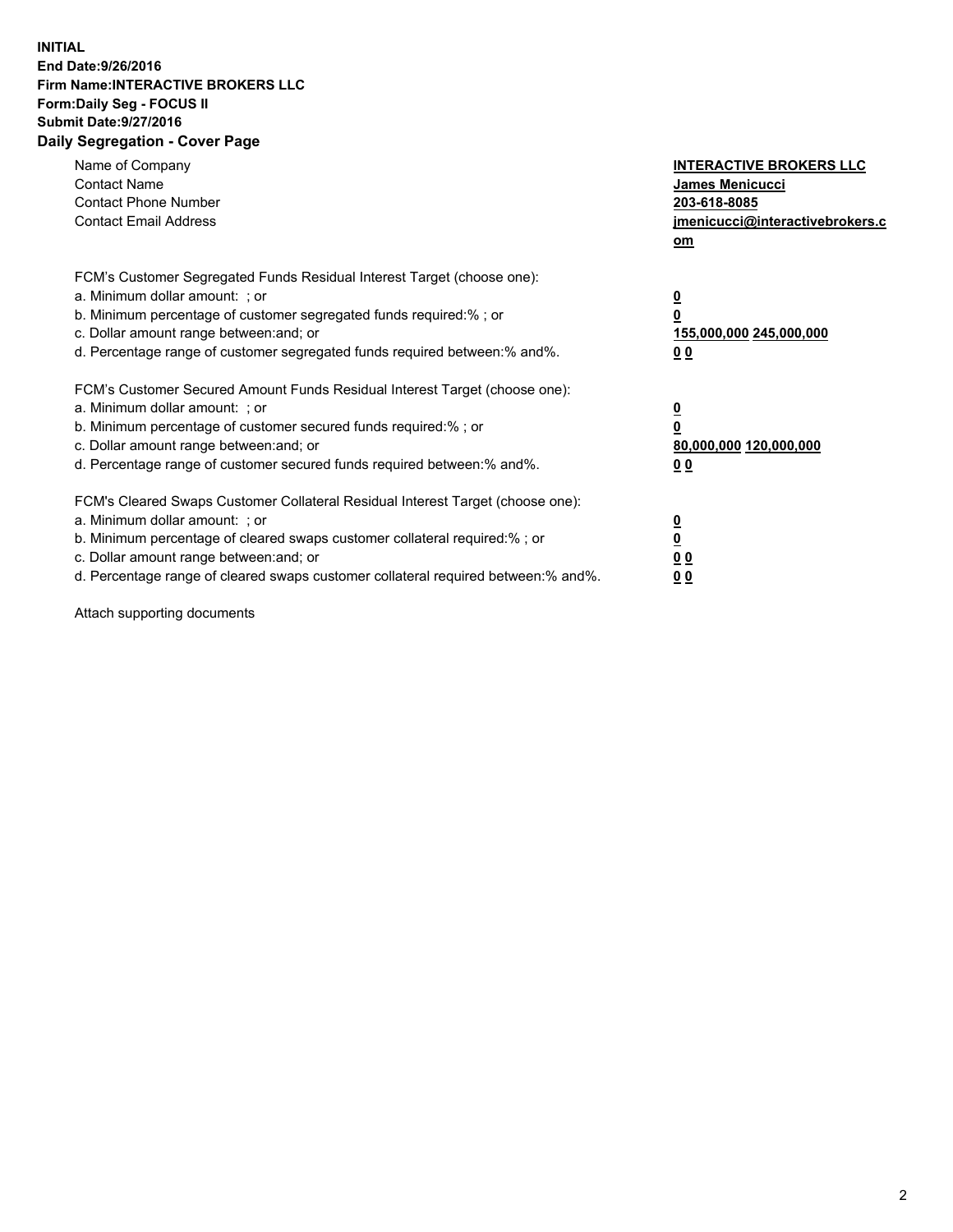## **INITIAL End Date:9/26/2016 Firm Name:INTERACTIVE BROKERS LLC Form:Daily Seg - FOCUS II Submit Date:9/27/2016 Daily Segregation - Secured Amounts**

|     | Daily Ocglegation - Occuled Amounts                                                                        |                                  |
|-----|------------------------------------------------------------------------------------------------------------|----------------------------------|
|     | Foreign Futures and Foreign Options Secured Amounts                                                        |                                  |
|     | Amount required to be set aside pursuant to law, rule or regulation of a foreign                           | $0$ [7305]                       |
|     | government or a rule of a self-regulatory organization authorized thereunder                               |                                  |
| 1.  | Net ledger balance - Foreign Futures and Foreign Option Trading - All Customers                            |                                  |
|     | A. Cash                                                                                                    | 379,216,970 [7315]               |
|     | B. Securities (at market)                                                                                  | $0$ [7317]                       |
| 2.  | Net unrealized profit (loss) in open futures contracts traded on a foreign board of trade                  | 878,656 [7325]                   |
| 3.  | Exchange traded options                                                                                    |                                  |
|     | a. Market value of open option contracts purchased on a foreign board of trade                             | 150,137 [7335]                   |
|     | b. Market value of open contracts granted (sold) on a foreign board of trade                               | $-61,543$ [7337]                 |
| 4.  | Net equity (deficit) (add lines 1. 2. and 3.)                                                              | 380, 184, 220 [7345]             |
| 5.  | Account liquidating to a deficit and account with a debit balances - gross amount                          | 57,066 [7351]                    |
|     | Less: amount offset by customer owned securities                                                           | 0 [7352] 57,066 [7354]           |
| 6.  | Amount required to be set aside as the secured amount - Net Liquidating Equity                             | 380,241,286 [7355]               |
|     | Method (add lines 4 and 5)                                                                                 |                                  |
| 7.  | Greater of amount required to be set aside pursuant to foreign jurisdiction (above) or line                | 380,241,286 [7360]               |
|     | 6.                                                                                                         |                                  |
|     | FUNDS DEPOSITED IN SEPARATE REGULATION 30.7 ACCOUNTS                                                       |                                  |
| 1.  | Cash in banks                                                                                              |                                  |
|     | A. Banks located in the United States                                                                      | $6,500,000$ [7500]               |
|     | B. Other banks qualified under Regulation 30.7                                                             | 0 [7520] 6,500,000 [7530]        |
| 2.  | Securities                                                                                                 |                                  |
|     | A. In safekeeping with banks located in the United States                                                  | 414,317,100 [7540]               |
|     | B. In safekeeping with other banks qualified under Regulation 30.7                                         | 0 [7560] 414,317,100 [7570]      |
| 3.  | Equities with registered futures commission merchants                                                      |                                  |
|     | A. Cash                                                                                                    | $0$ [7580]                       |
|     | <b>B.</b> Securities                                                                                       | $0$ [7590]                       |
|     | C. Unrealized gain (loss) on open futures contracts                                                        | $0$ [7600]                       |
|     | D. Value of long option contracts                                                                          | $0$ [7610]                       |
|     | E. Value of short option contracts                                                                         | 0 [7615] 0 [7620]                |
| 4.  | Amounts held by clearing organizations of foreign boards of trade                                          |                                  |
|     | A. Cash                                                                                                    | $0$ [7640]                       |
|     | <b>B.</b> Securities                                                                                       | $0$ [7650]                       |
|     | C. Amount due to (from) clearing organization - daily variation                                            | $0$ [7660]                       |
|     | D. Value of long option contracts                                                                          | $0$ [7670]                       |
|     | E. Value of short option contracts                                                                         | 0 [7675] 0 [7680]                |
| 5.  | Amounts held by members of foreign boards of trade                                                         |                                  |
|     | A. Cash                                                                                                    | 78,844,852 [7700]                |
|     | <b>B.</b> Securities                                                                                       | $0$ [7710]                       |
|     | C. Unrealized gain (loss) on open futures contracts                                                        | $-56,599$ [7720]                 |
|     | D. Value of long option contracts                                                                          | 150,134 [7730]                   |
|     | E. Value of short option contracts                                                                         | -61,543 [7735] 78,876,844 [7740] |
| 6.  | Amounts with other depositories designated by a foreign board of trade                                     | 0 [7760]                         |
| 7.  | Segregated funds on hand                                                                                   | $0$ [7765]                       |
| 8.  | Total funds in separate section 30.7 accounts                                                              | 499,693,944 [7770]               |
| 9.  | Excess (deficiency) Set Aside for Secured Amount (subtract line 7 Secured Statement<br>Page 1 from Line 8) | 119,452,658 [7380]               |
| 10. | Management Target Amount for Excess funds in separate section 30.7 accounts                                | 80,000,000 [7780]                |
| 11. | Excess (deficiency) funds in separate 30.7 accounts over (under) Management Target                         | 39,452,658 [7785]                |
|     |                                                                                                            |                                  |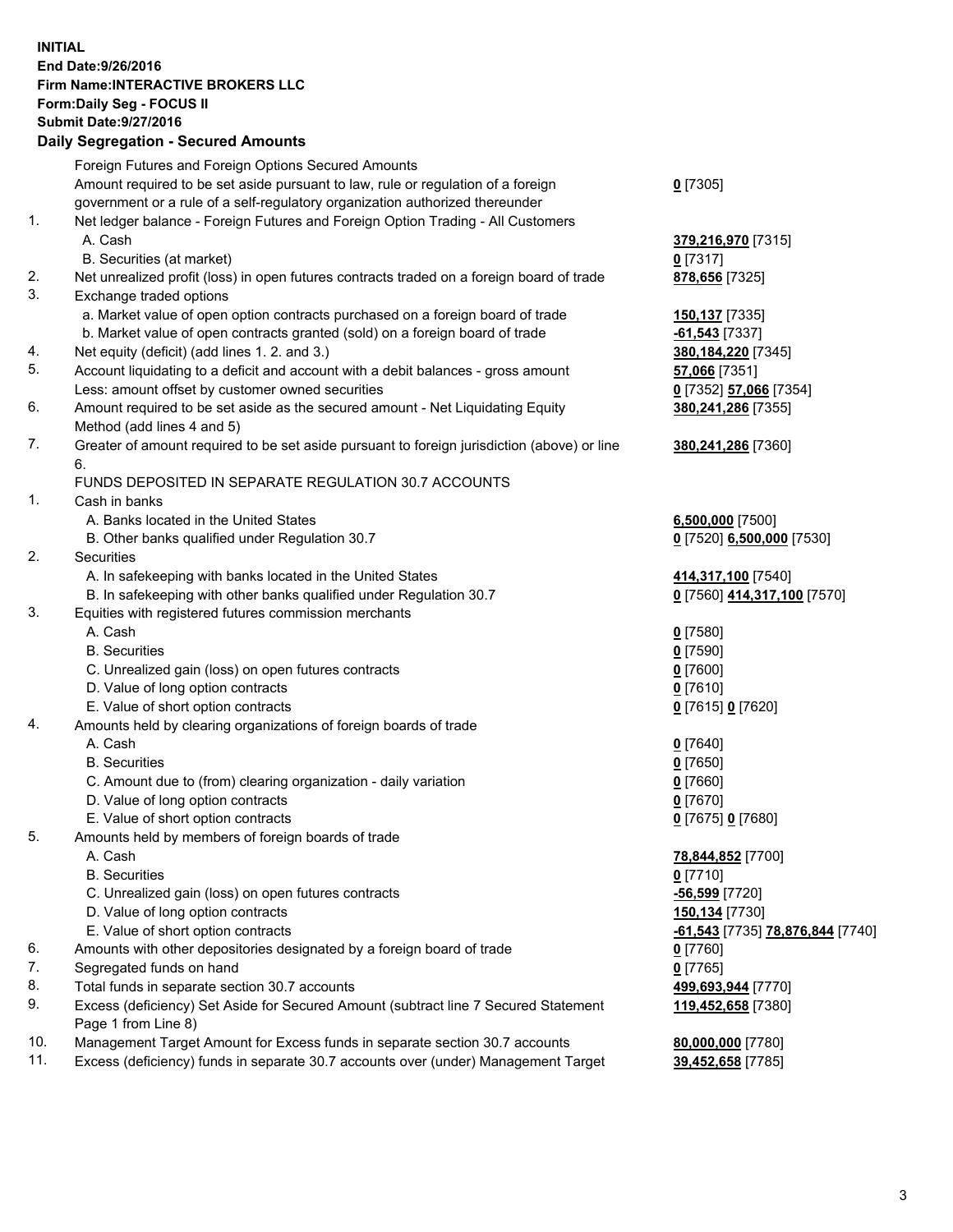**INITIAL End Date:9/26/2016 Firm Name:INTERACTIVE BROKERS LLC Form:Daily Seg - FOCUS II Submit Date:9/27/2016 Daily Segregation - Segregation Statement** SEGREGATION REQUIREMENTS(Section 4d(2) of the CEAct) 1. Net ledger balance A. Cash **3,027,575,016** [7010] B. Securities (at market) **0** [7020] 2. Net unrealized profit (loss) in open futures contracts traded on a contract market **6,832,497** [7030] 3. Exchange traded options A. Add market value of open option contracts purchased on a contract market **137,357,287** [7032] B. Deduct market value of open option contracts granted (sold) on a contract market **-198,771,698** [7033] 4. Net equity (deficit) (add lines 1, 2 and 3) **2,972,993,102** [7040] 5. Accounts liquidating to a deficit and accounts with debit balances - gross amount **77,739** [7045] Less: amount offset by customer securities **0** [7047] **77,739** [7050] 6. Amount required to be segregated (add lines 4 and 5) **2,973,070,841** [7060] FUNDS IN SEGREGATED ACCOUNTS 7. Deposited in segregated funds bank accounts A. Cash **134,074,018** [7070] B. Securities representing investments of customers' funds (at market) **2,006,500,785** [7080] C. Securities held for particular customers or option customers in lieu of cash (at market) **0** [7090] 8. Margins on deposit with derivatives clearing organizations of contract markets A. Cash **30,476,060** [7100] B. Securities representing investments of customers' funds (at market) **1,092,675,132** [7110] C. Securities held for particular customers or option customers in lieu of cash (at market) **0** [7120] 9. Net settlement from (to) derivatives clearing organizations of contract markets **5,664,554** [7130] 10. Exchange traded options A. Value of open long option contracts **137,371,572** [7132] B. Value of open short option contracts **-198,784,661** [7133] 11. Net equities with other FCMs A. Net liquidating equity **0** [7140] B. Securities representing investments of customers' funds (at market) **0** [7160] C. Securities held for particular customers or option customers in lieu of cash (at market) **0** [7170] 12. Segregated funds on hand **0** [7150] 13. Total amount in segregation (add lines 7 through 12) **3,207,977,460** [7180] 14. Excess (deficiency) funds in segregation (subtract line 6 from line 13) **234,906,619** [7190] 15. Management Target Amount for Excess funds in segregation **155,000,000** [7194] **79,906,619** [7198]

16. Excess (deficiency) funds in segregation over (under) Management Target Amount Excess